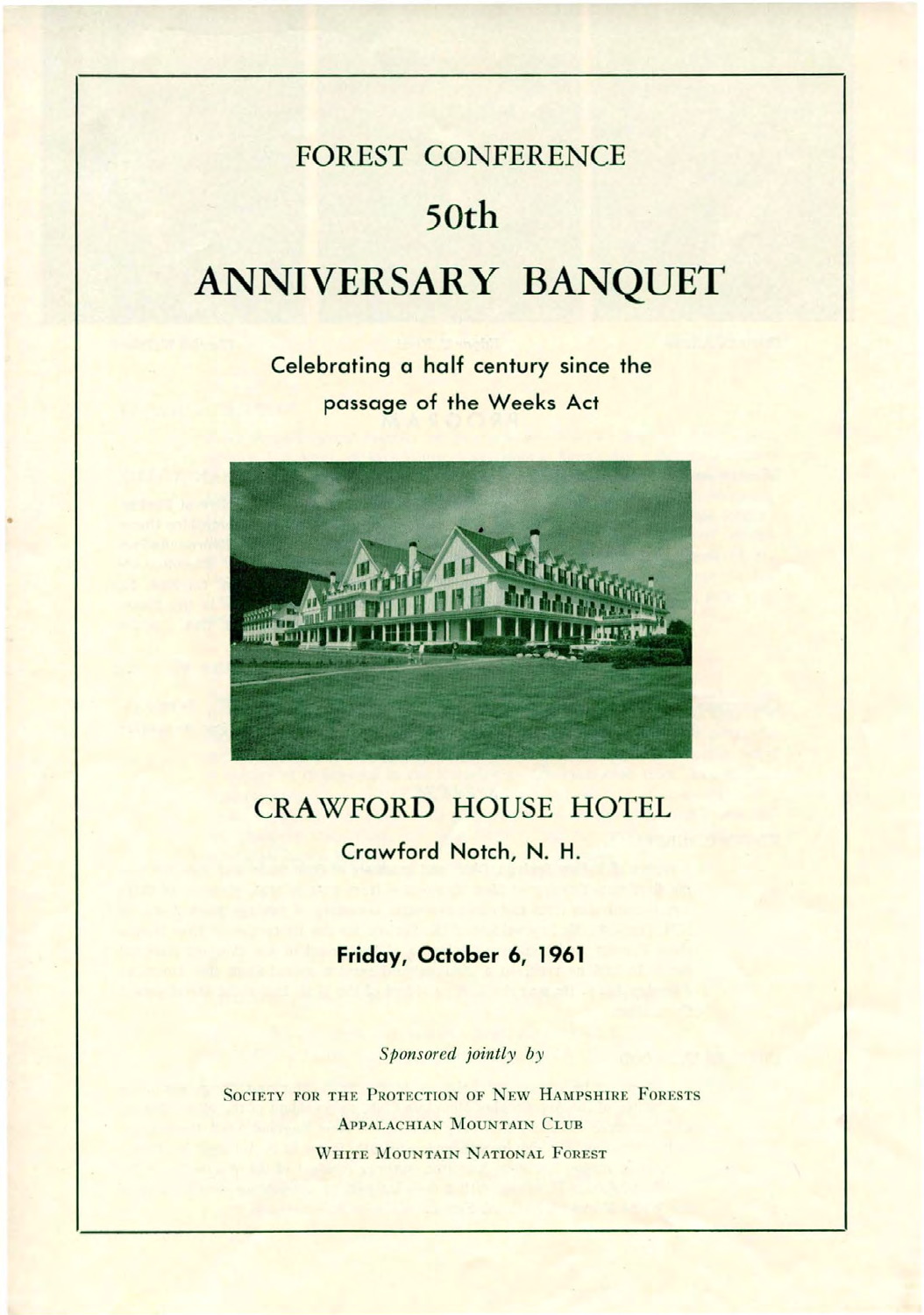

Sherman Adams Edgar C. Hirst

#### Charles W. Blood

#### **PROGRAM**

MASTER OF CEREMONIES SHERMAN ADAMS

Born in East Dover, Vt., graduate of Dartmouth College. Executive of Parker-Young Company in Lincoln, N.H. Elected in 1940 to the New Hampshire House of Representatives. Served term in United States House of Representatives (1945-46) and two terms as governor of New Hampshire (1949-52). Eisenhower's personal campaign manager in the 1952 presidential campaign. On Nov. 24, 1952 was appointed presidential assistant, playing a major role in the Eisenhower Administration until he resigned the position on Sept. 22, 1958. Resides in Lincoln, N.H.

GREETINGS WESLEY POWELL Governor of New Hampshire

#### *SPEAKERS*

#### EDGAR C. HIRST

A native of Yellow Springs, Ohio, and graduate of Ohio State and Yale, he was the first state forester of New Hampshire from 1909 to 1920. Member of State Tax Commission (1929-1935) and executive secretary of Savings Bank Ass'n. of N.H. (1935-38). He is president of the Society for the Protection of New Hampshire Forests, and honorary Chairman of the Board of the Concord National Bank. In 1958 he received a distinguished service award from the American Forestry Ass'n. He was the first president of the N. H. Industrial Development Committee.

#### CHARLES W. BLOOD

For 30 years he served as chairman of the Trail, Hut and Camp Extension committee of the Appalachian Mountain Club, as president of the club  $(1924-25)$ and treasurer (1930-52). Honorary member of New England Trail Conference, in the founding of which he was active in 1916. Home is in Auburndale, Mass., partner in Boston law firm, longtime summer resident of the Waterville, N.H., and Randolph, N.H. areas, with a deep interest in the outdoor development of the White Mountain National Forest.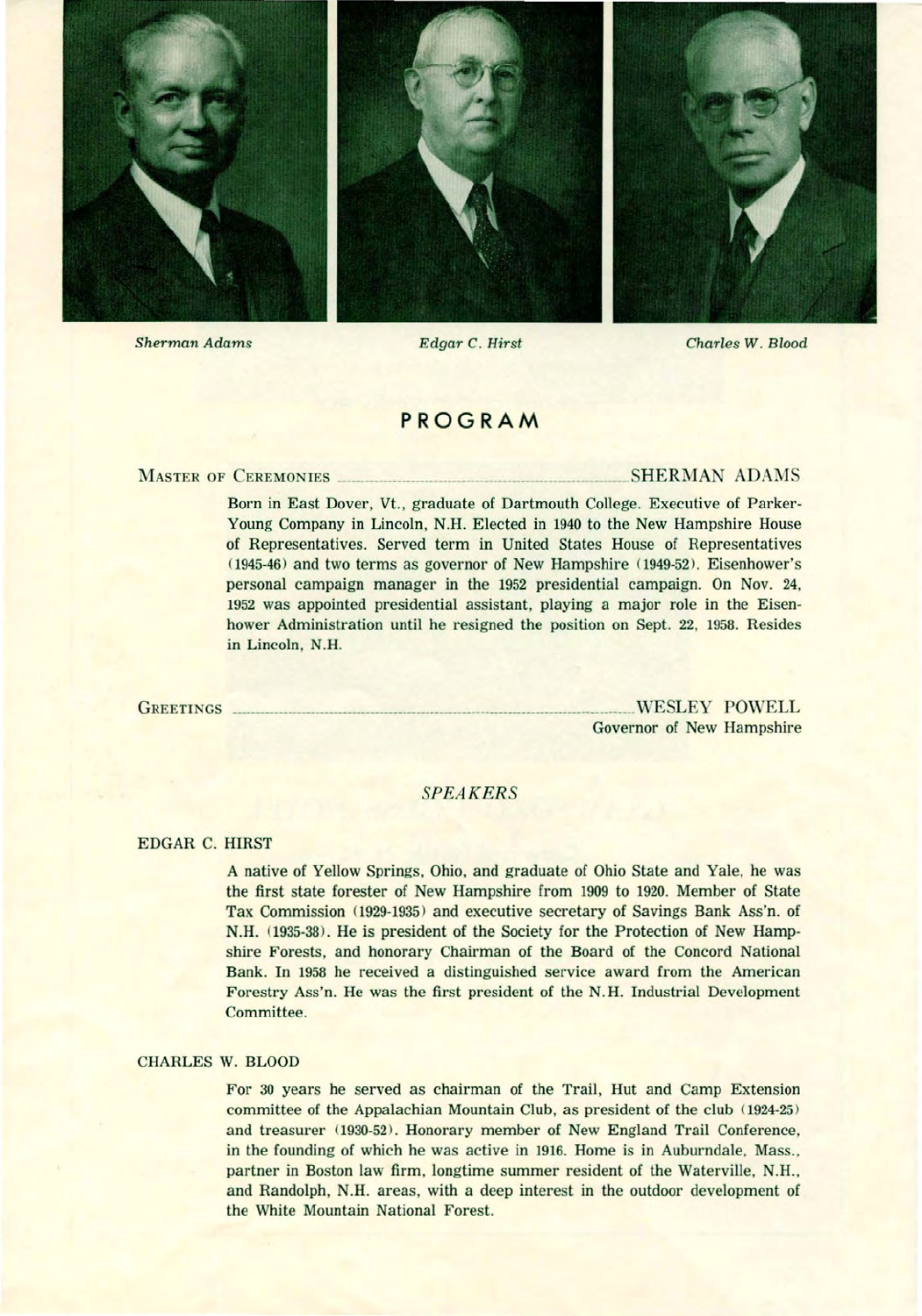

#### RICHARD E. McARDLE

A career government forester for 36 years, Dr. McArdle is Chief of the Forest Service, U.S. Dept. of Agriculture. A graduate of University of Michigan, where he received his Ph.D. degree in 1930. Dean of School of Forestry, University of Idaho (1934-35). Director of Appalachian Forest Experiment Station, Asheville, N.C., Assistant Chief of Forest Service in charge of state and private forestry cooperation, Chief of the Forest Service since 1952. Fellow of Society of American Foresters and Soil Conservation Society of America. Received the Department's distinguished service award in 1957 and an award from the National Civil Service League as one of the 10 outstanding career men in government service in 1958.

#### SINCLAIR WEEKS

Native of West Newton, Mass., graduate of Harvard, son of late Senator John W. Weeks (sponsor of the Weeks Act). Like his father he served as mayor of Newton, Mass., U.S. Senator, being appointed in 1944 to complete unexpired term of Henry Cabot Lodge, Jr., and member of the President's Cabinet, being Secretary of Commerce in the Eisenhower Administration from Jan. 21, 1953 until his resignation on Nov. 10, 1958. Now a legal resident of Lancaster, N.H., where his family has made such gifts as the old family home that is now the Mt. Prospect State Park, the local library, and the original building of the Weeks Memorial Hospital.

#### **MENU**

Gulfstream Jumbo Shrimp, A La Marchand Relishes

Roast Prime Rib of Iowa Beef, Au Cresson or Boiled Whole Maine Lobster, Drawn Butter, New England Style

Baked Idaho Potato En Gold Whole Green Beans, Amandine

Hearts of California Iceberg Lettuce, Chef's Special Dressing

#### Rolls and Butter

Homemade Apple Pie, Continental Swiss Gruyere Cheese, Individual Fresh Roasted Coffee or English Tea After Dinner Mints